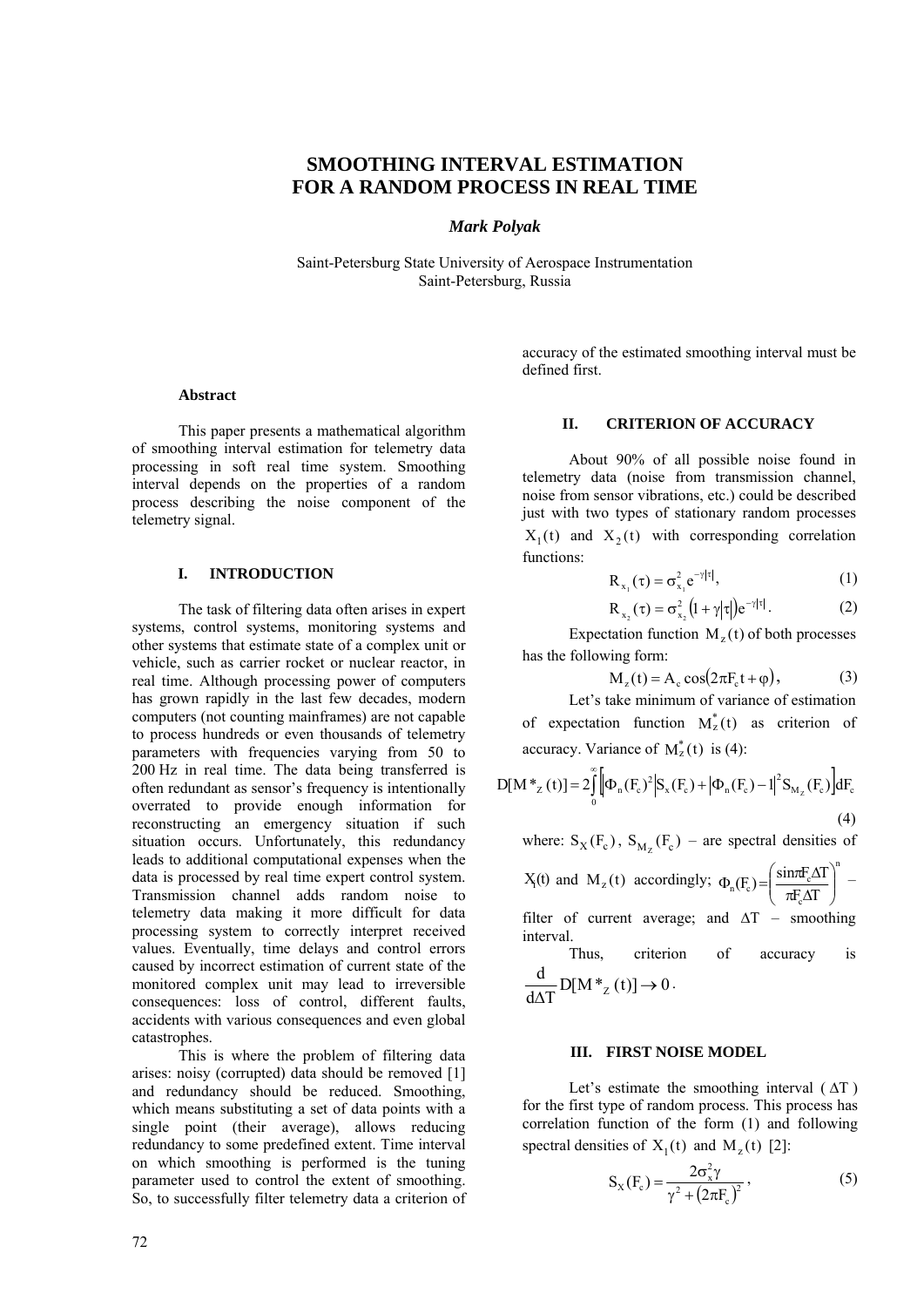$$
S_{M_z}(F_c) = \frac{\pi A_c^2}{2} [\delta(\omega - \omega_c) + \delta(\omega + \omega_c)],
$$
 (6)

where:  $\omega_c = 2\pi F_c$ 

After inserting (5) and (6) into (4) we obtain expressions for variance of estimation of expectation function. Then, differentiating those expressions with respect to  $\Delta T$  and setting the result equal to zero, we obtain the formula for optimal value of  $\Delta T$  (7):

$$
\alpha^2 \frac{1}{\Delta T^2 \gamma^2} \Big[ \Delta T \gamma - 2 + e^{-\Delta T \gamma} (\Delta T \gamma + 2) \Big] +
$$
  
+ 
$$
\left( 1 - \frac{\sin \pi F_c \Delta T}{\pi F_c \Delta T} \right) \Bigg( \cos \pi F_c \Delta T - \frac{\sin \pi F_c \Delta T}{\pi F_c \Delta T} \Bigg) = 0
$$
 (7)

where: c x A  $\alpha = \frac{\sigma_x \sqrt{2}}{2}$  – ratio of standard deviations

(coefficient of variation) of processes  $X_1(t)$  and  $M_{\gamma}(t)$ ;  $\Delta T$  – smoothing interval;  $\gamma$  – sampling frequency;  $F_c$  – natural frequency of random process.

Using expression (7) it is possible to plot a

nomogram for estimation of smoothing interval. An example of such a nomogram is shown on fig. 1.

Nomogram may be used to check an answer obtained from an exact calculation method or for approximate graphical computations. More precise values are usually stored in a table.

For smoothing interval estimation an algorithm of linear search for a root was used. This algorithm finds the first (smallest) intersection of function (7) with X-axis (zero level). Total number of solutions of equation (7) is infinite because the function is periodic (see fig. 2). Distinctive spikes clearly seen on this nomogram appear because the value of first local minimum of function (7) (this minimum gives the root of the equation in most cases) goes up when the coefficient of variation  $\alpha$  is increased.

Measure of inaccuracy for the values found with this algorithm is  $\pm 5 \times 10^{-5}$  s.



Fig. 1. Nomogram for smoothing interval estimation for a random process  $X_1(t)$  with  $\gamma = 50$  Hz



Fig. 2. General view of function (7) depending on  $\Delta T$  with  $\alpha = 1$ ,  $\gamma = 200$  Hz,  $F_c = 3$  Hz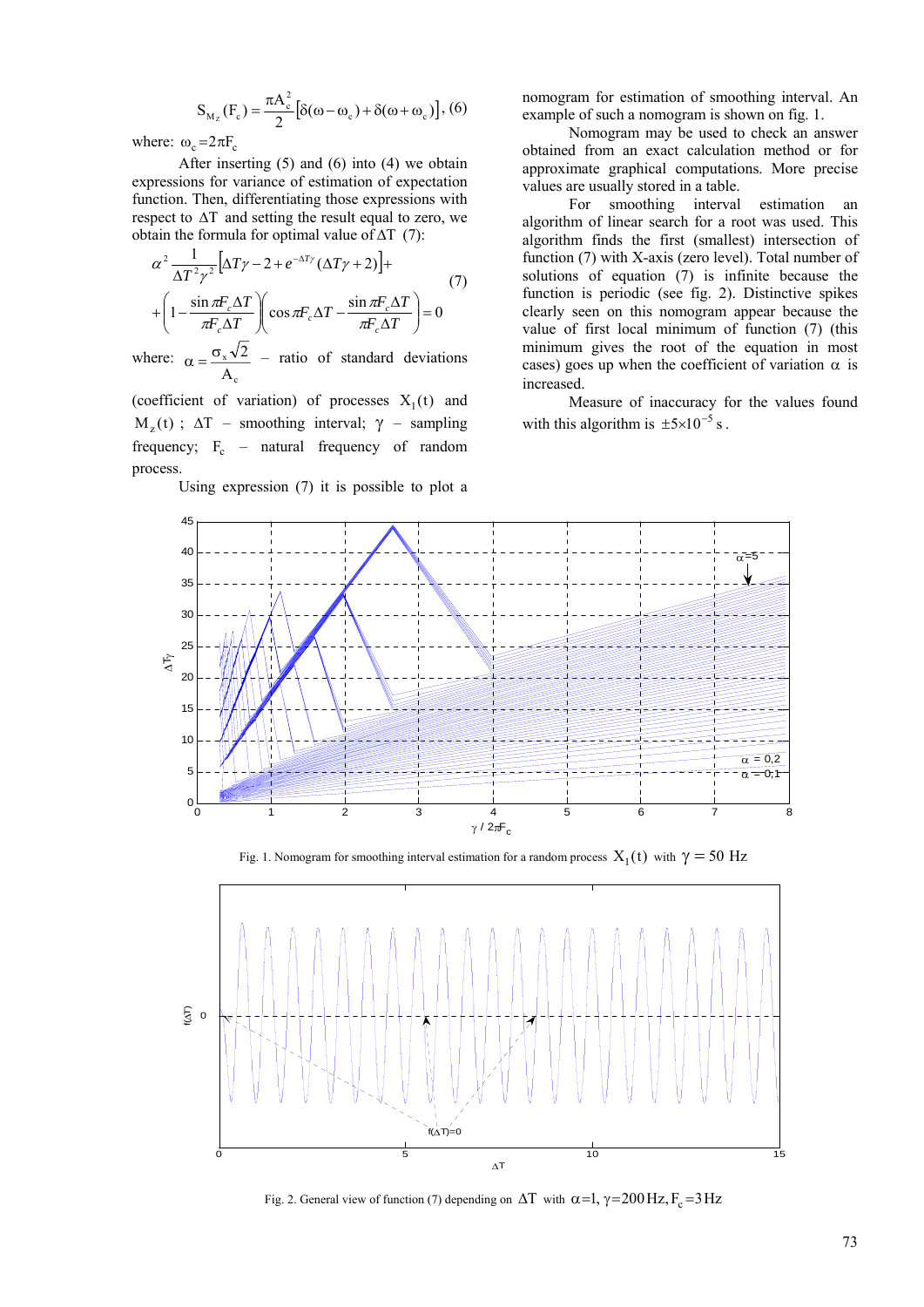### **IV. SECOND NOISE MODEL**

Now we will estimate the smoothing interval for the second type of random process. This process has correlation function of the form (2) and following spectral density of  $X_2(t)$  [3]:

$$
S_X(F_c) = \frac{4\sigma_x^2 \gamma}{\left(\gamma^2 + (2\pi F_c)^2\right)^2}.
$$
 (8)

Spectral density of  $M<sub>z</sub>(t)$  stays unaltered, it has the form  $(6)$ .

After inserting (8) and (6) into (4), differentiating the resulting expressions with respect to ΔT and setting the final result to equal zero, we obtain the formula for optimal value of ΔT for the second type of random process:

$$
\alpha^2 \frac{2}{\Delta T^2 \gamma^2} \left( \frac{1}{\gamma^2 + (2\pi F_c)^2} + \frac{1}{\gamma^2} \right) \left[ \Delta T \gamma - 2 + e^{-\Delta T \gamma} (\Delta T \gamma + 2) \right] +
$$

$$
+ \left( 1 - \frac{\sin \pi F_c \Delta T}{\pi F_c \Delta T} \right) \left( \cos \pi F_c \Delta T - \frac{\sin \pi F_c \Delta T}{\pi F_c \Delta T} \right) = 0
$$
(9)

where: c x A  $\alpha = \frac{\sigma_x \sqrt{2}}{2}$  – ratio of standard deviations

(coefficient of variation) of processes  $X_2(t)$  and  $M_{z}(t)$ ;  $\Delta T$ ,  $\gamma$  and  $F_c$  – the same as in formula (7).

A nomogram which was build using formula (9) is shown on fig. 3.



Fig. 3. Nomogram for smoothing interval estimation for a random process  $X_2(t)$  with  $\gamma = 50$  Hz

#### **V. REAL TIME PROCESSING**

With presented nomograms it is possible to find correct smoothing interval for the two examined models of noise in telemetry data. Although this is good enough for theoretical research, for the real time signal processing system the time interval on which smoothing can be performed is of little importance. Instead such systems should be supplied with the *number* of sample points that could be replaced with their average without loss of significant value. The number of sample points on the smoothing interval is defined by the formula

$$
n = \lfloor \Delta T \times \gamma \rfloor, \tag{10}
$$

where:  $\Delta T$  – is the smoothing interval;  $\gamma$  – sampling frequency.

Graph of number of sample points n as a function of natural frequency of the random process is shown on fig. 4.

To reduce computations in real time all values of n are stored in static tables. Thus, instead of long computations a real time system performs a table lookup operation which is considerably faster. In other words, a table lookup means instant memory access with time complexity *O(1)*. To achieve such results the mentioned tables must be organized as follows:

each cell contains a single value of n;

 $-$  F<sub>c</sub> defines a row and  $\alpha$  defines a column (or vice versa);

− there should be different table for each sampling frequency (e.g.  $50$ ,  $100$  and  $200$  Hz – three tables).